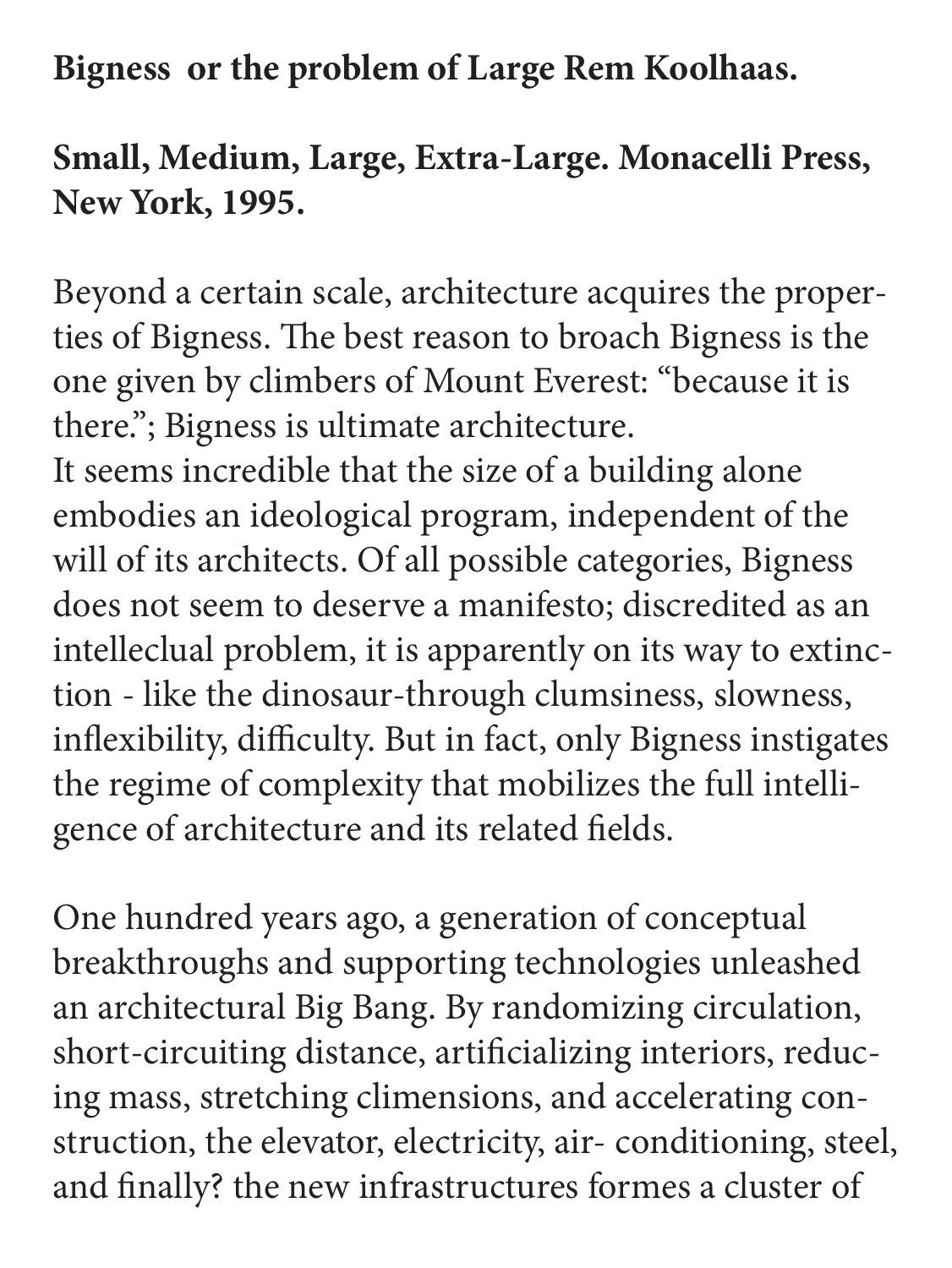mutations that induced another species of architecture. The combined effects of these inventions were structures taller and deeper-Bigger-than ever before conceive, with a parallel potential for the reorganization of the social worId - a vastly richer programmation.

# **Theorems**

Fuelled initially by the thoughtless energy of the purely quantitative, Bigness has been, for nearly a century, a condition almost without thinkers, a revolution without program. Delirious New York implied a latent "Theory of Bigness"; based on five theorems.

l. Beyond a certain critical mass, a building becomes a Big Building. Such a mass can no longer be controlled by a single architectural gesture, or even by any combination of architectural gestures. This impo s sibility triggers the autonomy of its parts, but that is not the same as fragmentation: the parts remain committed to the whole.

2. The elevator - with its potential to establish mechanical rather than architectural connections-and its family of related inventions render null and void the classical repertoire of architecture. Issues of composition, scale,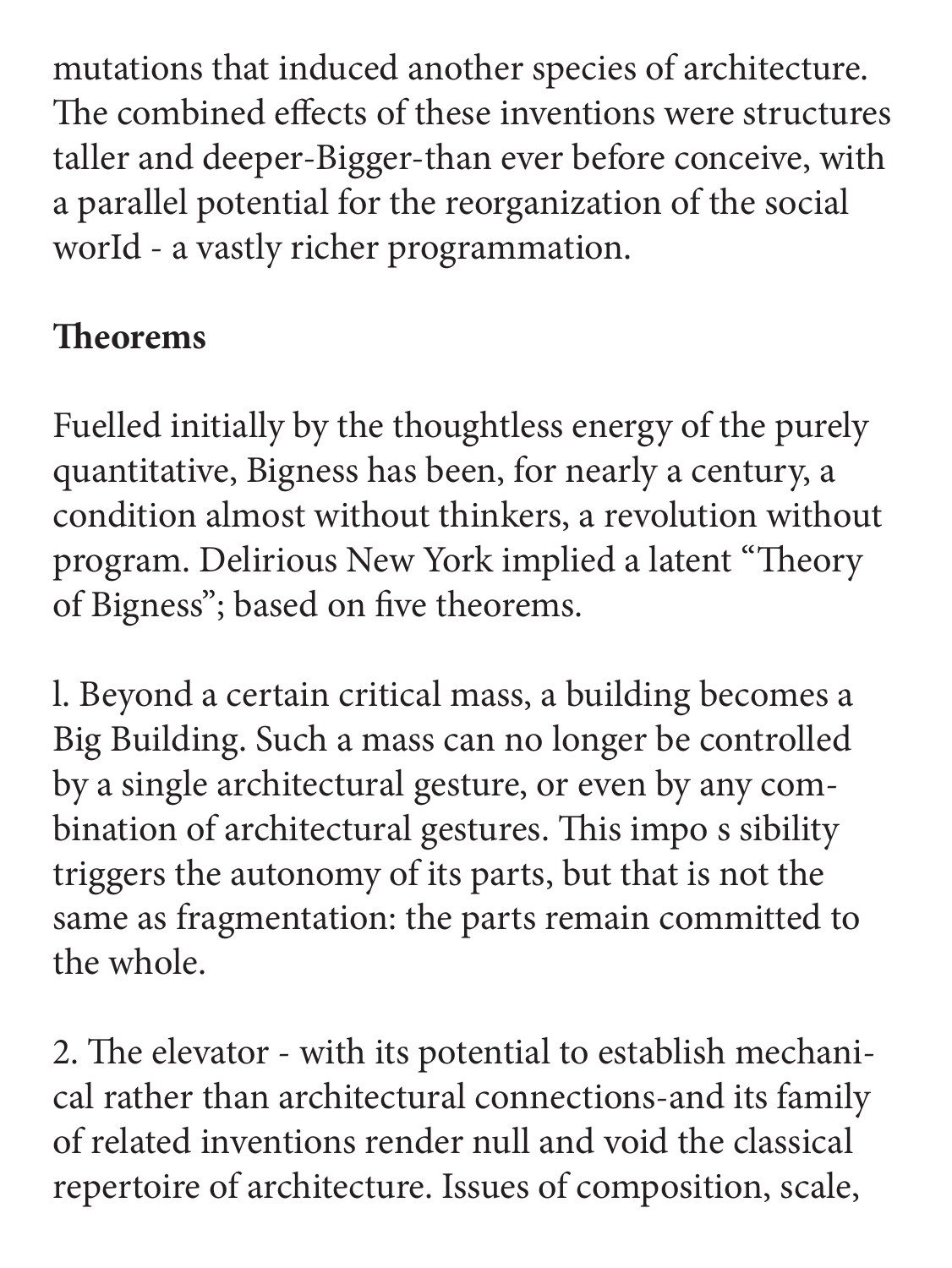proportion, detail are now moot. The "art"; of architecture is useless in Bigness.

3. In Bigness, the distance between core and envelope increases to the point where the facade can no longer reveal what happens inside. The humanist expectation of "honesty" is doomed: interior and exterior architectures become separate projects, one dealing with theinstability of programmatic and iconographic needs, the other - agent of clisinformation - offering the city the apparent stability of an object. Where architecture reveals, Bigness perplexes; Bigness transforms the city from a summation of cortainties into an accumulation of mysteries. What you see-is no longer what you get.

4. Through size alone,-such buildings enter an amoral domain, beyond good or bad.Their impact is independent of their quality.

5. Together, all these breaks - with scale, with architectura composition, with tradition, with transparency, with ethics - imply the final, most radical break: Bigness is no longer part of any urban tissue. It exists; at most, it coexists. {ts subtext is fuck context.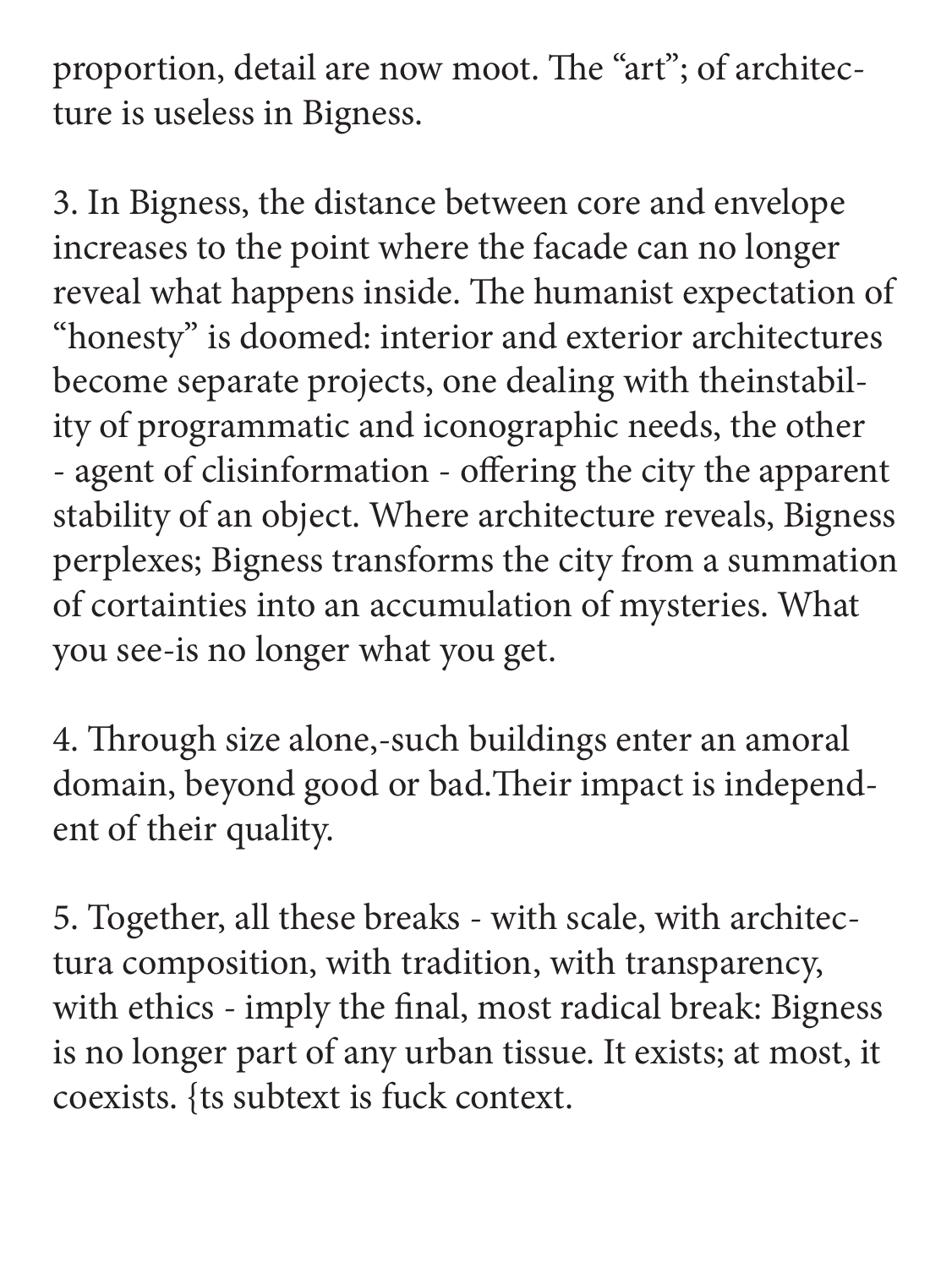### **Modernization**

In 1970s, Bigness seemed a phenomenon of and for (the) New World(s). But in the second half of the eighties, signs multiplied of a new wave of modernization that would engulf - in more or less camouflaged form - the Old WorId, provoking episodes of a new beginning even on the "finished"; continent. Against the background of Europe, the shock of Bigness forced us to make what was implicit in Delirious New York explicit in our work.

Bigness became a double polemic, confronting earlier attempts at integration and concentration and contemporary doctrines that question the possibility of the Whole and the Real as viable categories and resign themselves to architecture's supposedly inevitable disassembly and dissolution.

Europeans had surpassed the threat of Bigness by theorizing it beyond the point of application. Their contribution had been the "gift" of the megastructure, I a kind of all-embracing, all-enabling technical support that ultimatelyl questioned the status of the individual building: a very safe Bigness, its true implications excluding implementation. Yona Friedman's urbanisme spatiale (1958) was emblematic: Bigness floats over Paris like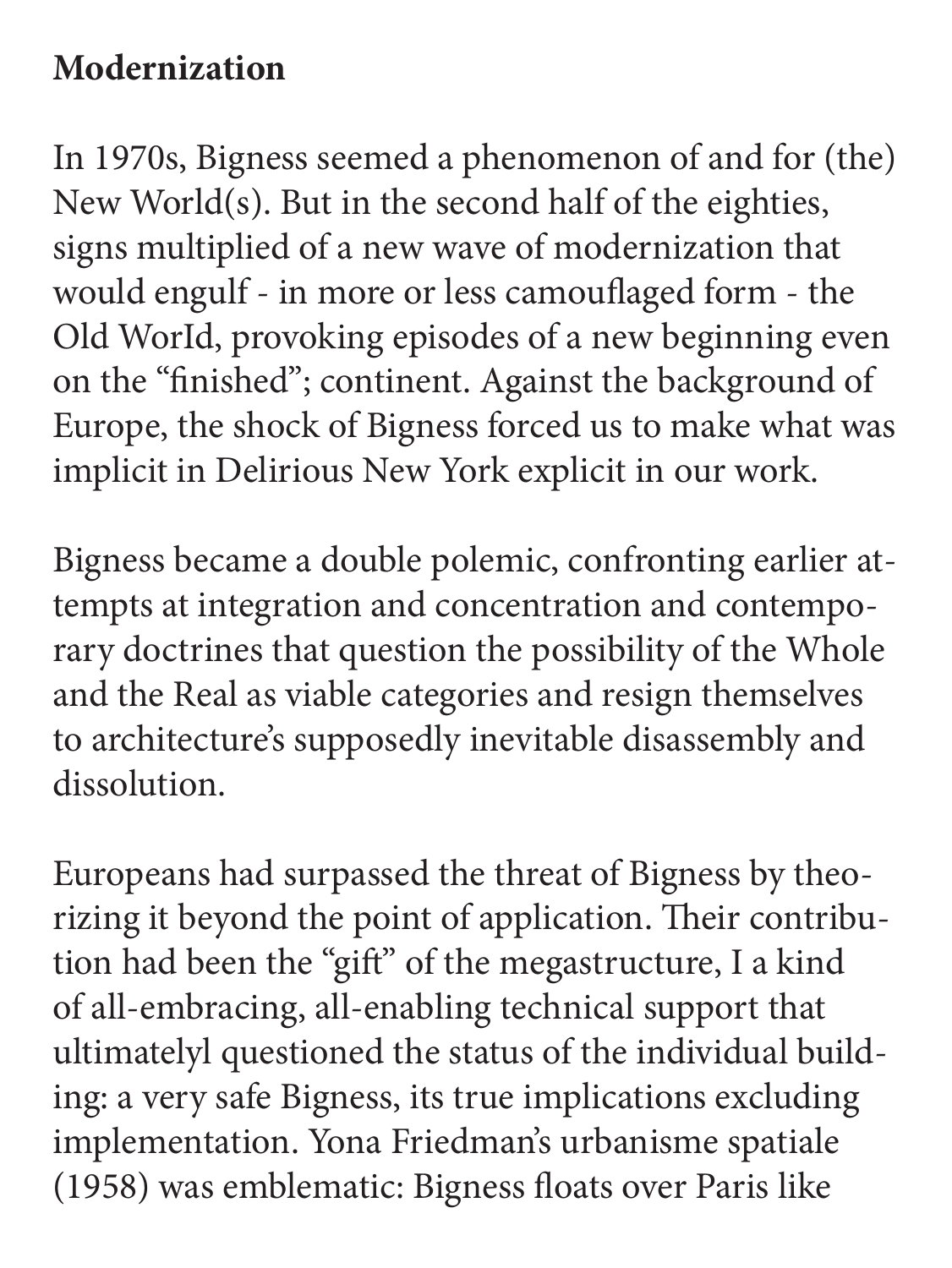a metallic blanket of clouds, promising unlimited but unfocused potential renewal of "everything," but never lands, never confronts, never claims its rightful place\_ criticism as decoration.

In 1972, Beaubourg-Platonic Loft-had proposed spaces where "anything' was possible. The resulting flexibility was unmasked as the imposition of a theoretical average at the expense of both character and precision-entity at the price of identity. Perversely, its sheer demonstrativeness precluded the genuine neutrality realized without effort in the American skyscraper.

So marked was the generation of May '68, my generation supremely intelligent, well informed, correctly traumatized by selected cataclysms, frank in its borrowings from other disciplines- by the failure of this and similar models of density and integration-by their systematic insensitivity to the particular-that it proposed two major defense lines: dismantlement and disappearance.

In the first, the world is decomposed into incompatible fractals of uniqueness, each a pretext for further disintegration of-the whole: a paroxysm of fragmentation that turns the particular into a system. Behind this breakdown of program according to the smallest functional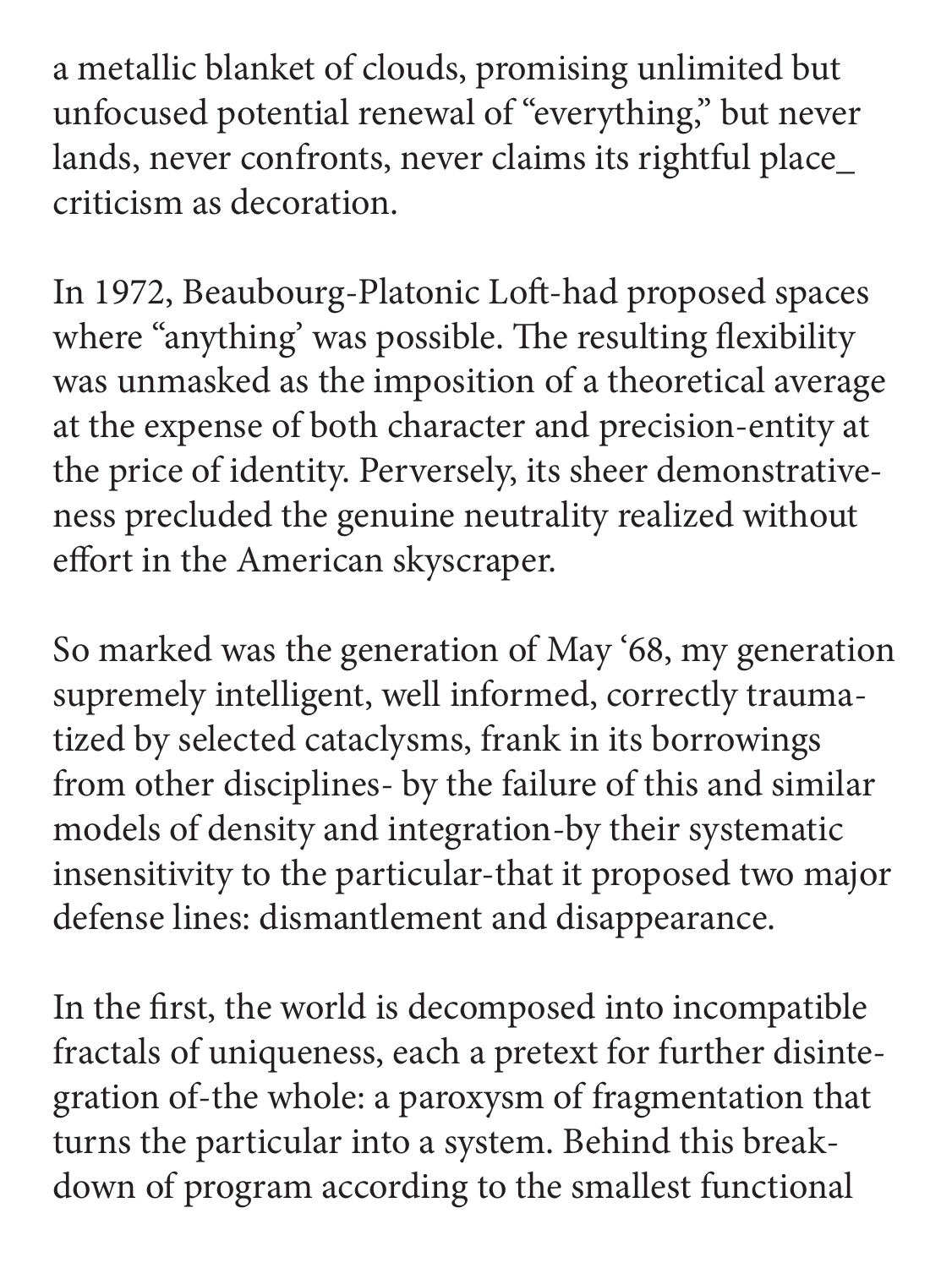particles looms the perversely unconscious revenge of the old form- follows-function doctrine that drives the content of the project\_ behind fireworks of intellectual and formal sophistication\_relentlessly toward the anticlimax of diagram, doubly disappointing since its aesthetic suggests the rich orchestration of chaos. In this landscape of dismemberment and phony disorder, each activity is put in its place.

The programmatic hybridizations/proximities/frictions/ overlaps/superpositions that are possible in Bignessin fact, the entire apparatus of montage: -invented at the beginning of the century to organize relationships between independent parts-are being undone by one section of the present avant-garde in compositions of almost laughable pedantry and rigidity, behind apparent wildness.

The second strategy, disappearance,transcends the question of Bigness- of massive presence-through an extended engagement with simulation, virtuality, nonexistence. A patchwork of arguments scavenged since the sixties from American sociologists, ideologues, philosophers, French intellectuals, cybermystics, etc., suggests that architecture will be the first "solid that melts into air"through the combined effects of demographic trends,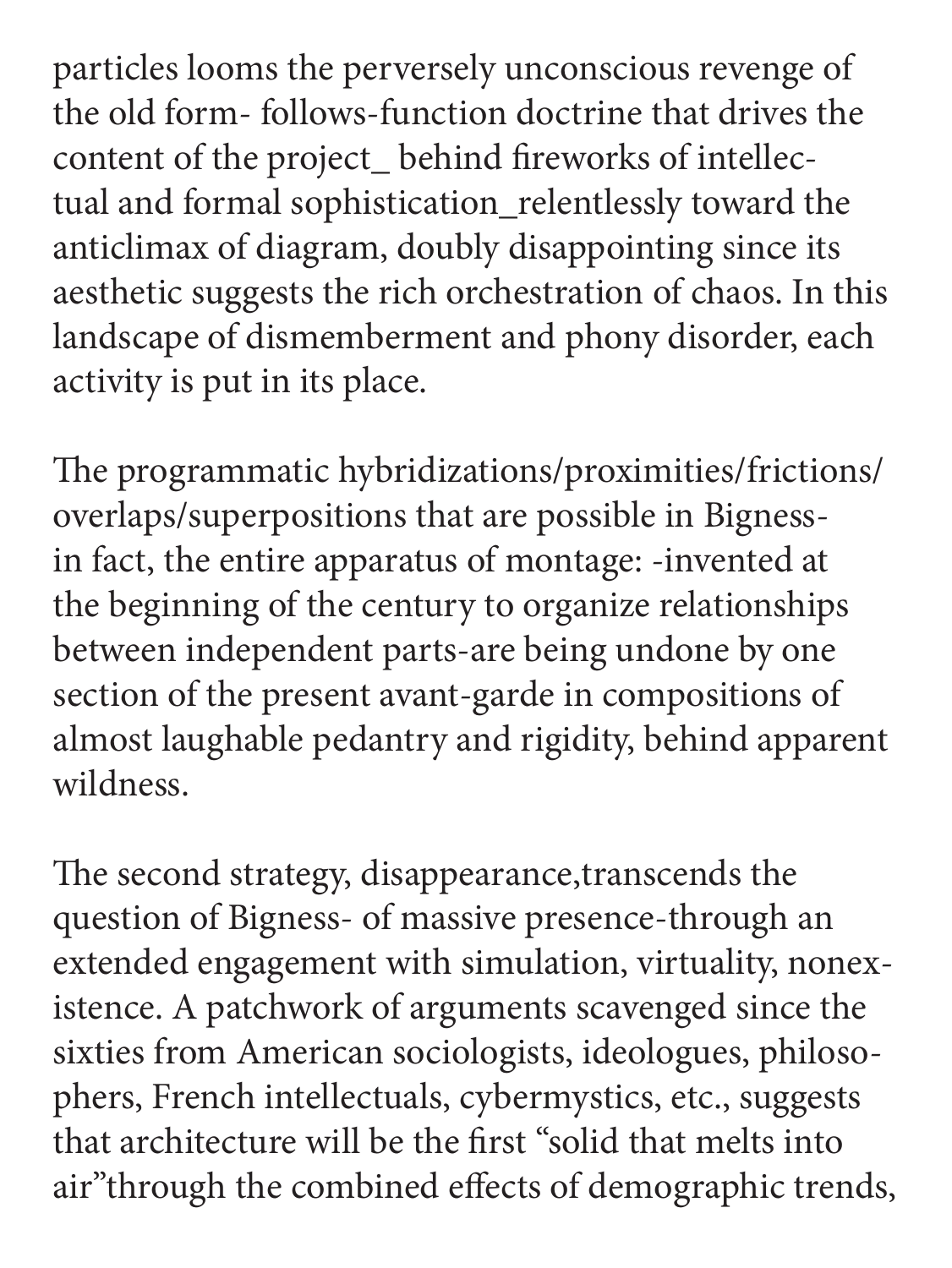electronics, media, speed, the economy, leisure,the death of God, the book, the phone, the fax, affluence, democracy, the end of the Big Story...

Preempting architecture's actual disappearance, this avant-garde is experimenting with real or simulated virtuality, reclaiming, in the name of modesty, its former omnipotence in the world of virtual reality (where fascism may be pursued with impunity?. :

# **Maximum**

Paradoxically, the Whole and the Real ceased to exist as possible enterprises for the architect exactly at the momentwhere the approaching end of the second millennium saw an all-out rush to reorganization, consolidation, expansion, a clamoring for megascale. Otherwise engaged, an entire profession was incapable, finally, of exploiting dramatic social and economic events that, if confronted, could restore its credibility.

The absence of a theory of Bigness-what is the maximum architecture can do- is architecture's most debilitating weakness. Without a theory of Bigness, architects are in the position of Frankenstein's creators: instigators of a partly successful experiment whose results are run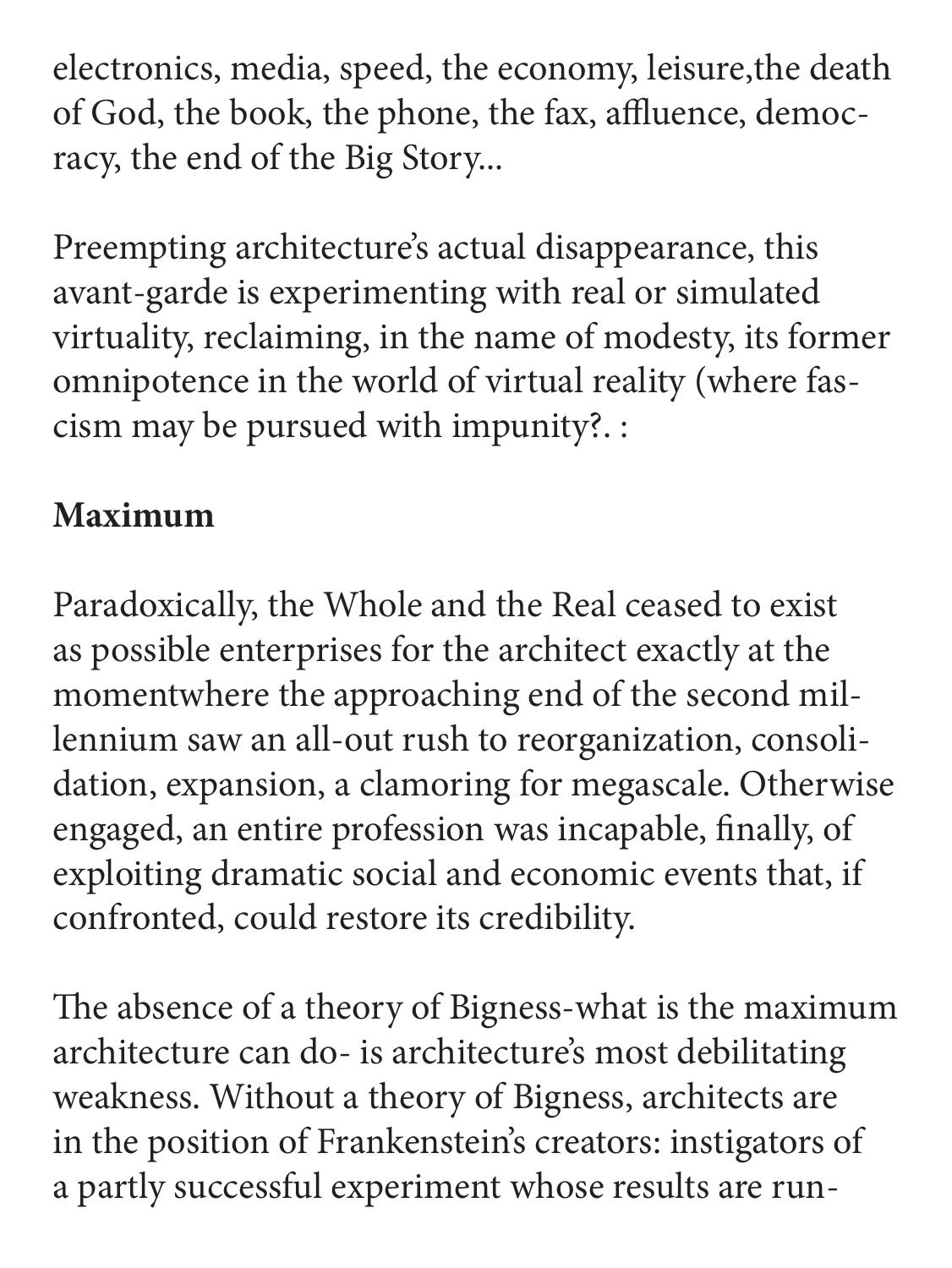ning amok and are therefore discredited.Because there is no theory of Bigness, we don't know what to do with it, we don't know where to put it, we don't know when to use it, we don't know how to plan it. Big mistakes are our only connection to Bigness.But in spite of its dumb name, Bigness is a theoretical domain at this fin de siecle: in a landscape of disarray, disassembly, dissociation, disclamation, the attraction of Bigness is its potential to reconstruct the Whole, resurrect the Real, reinvent the collective, reclaim maximum possibility.

Only through Bigness can architecture dissociate itself from the exhausted artistic/ideological movements of modernism and formalism to regain its instrumentality as vehicle of modernization. Bigness recognizes that architecture as we know it is in difficulty, but it does not overcompensate through regurgitations of even more architecture. It proposes a new economy in which no longer " all is architecture," but in which a strategic position is regained through retreat and con-centration, yielding the rest of a contested territory to enemy forces.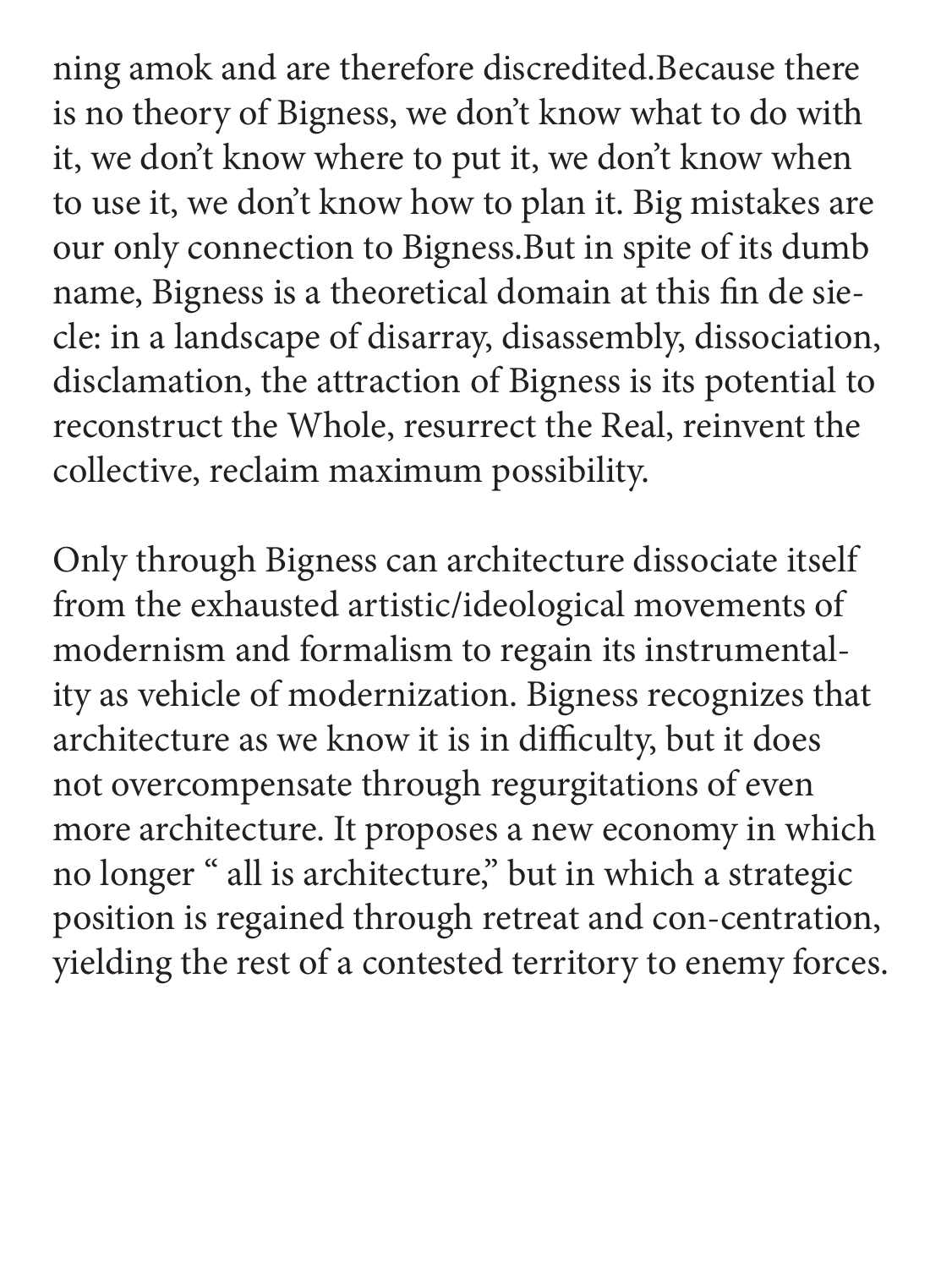## **Beginning**

Bigness destroys, but it is also a new beginning. It can reassemble what it breaks. A paradox of Bigness is that in spite of the calculation that goes into its planning -in fact, through its very rigidities-it is the one architecture that engineers the unpredictable. Instead of enforcing coexistence' Bigness depends on regimes of freedoms, the assembly of maximum difference.

Only Bigness can sustain a promiscuous proliferation of events in a single container. It deveelops strategies to organize both their independence and interdependence within a larger entity in a symbiosis that exacerbates rather than compromises specificity. Through contamination rather than purity and quantity rather than quality, only Bigness can support genuinely new relationships between functional entities that expand rather than limit their identities. The artificiality and complexity of Bigness release function from its defensive armor to allow a kind of liquefaction; programmatic elements returns with each other to create new events-Bigness returns to a model of programmatic alchemy.

At first sight, the activities amassed in tho structure of Bigness demand to interact, but Bigness also keeps them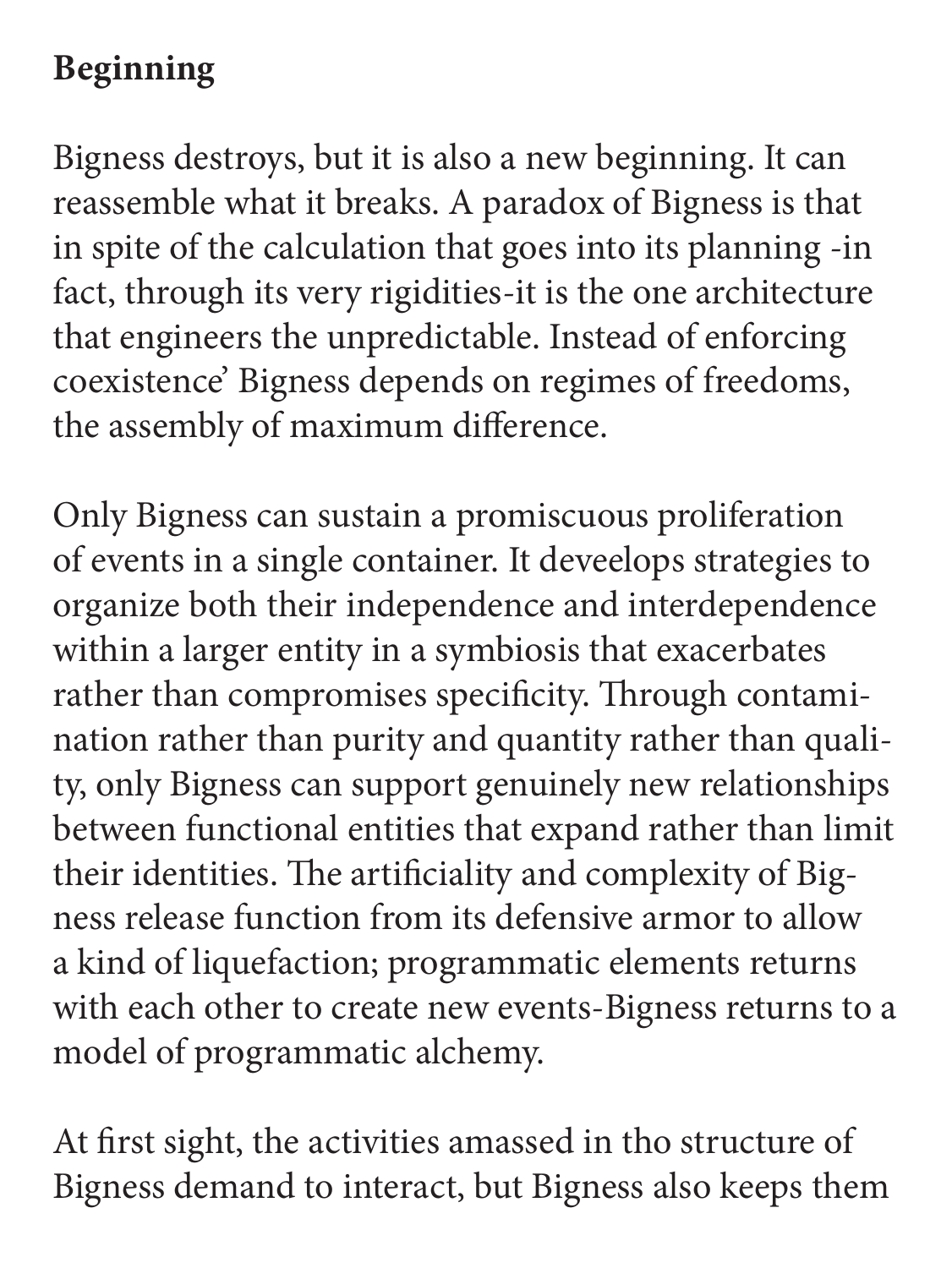apart. Like plutonium rods that, more or less immersed, dampen or promote nuclear reaction, Bigness regulates the intensities of programmatic coexistence.

Although Bigness is a blueprint for perpetual intensity, it also offers degrees of serenity and even blandness. It is simply ; impossible to animate its entire mass with intention. Its vastness exhausts architecture's compulsive need to decide and determine. Zones will be left out, free from architecture.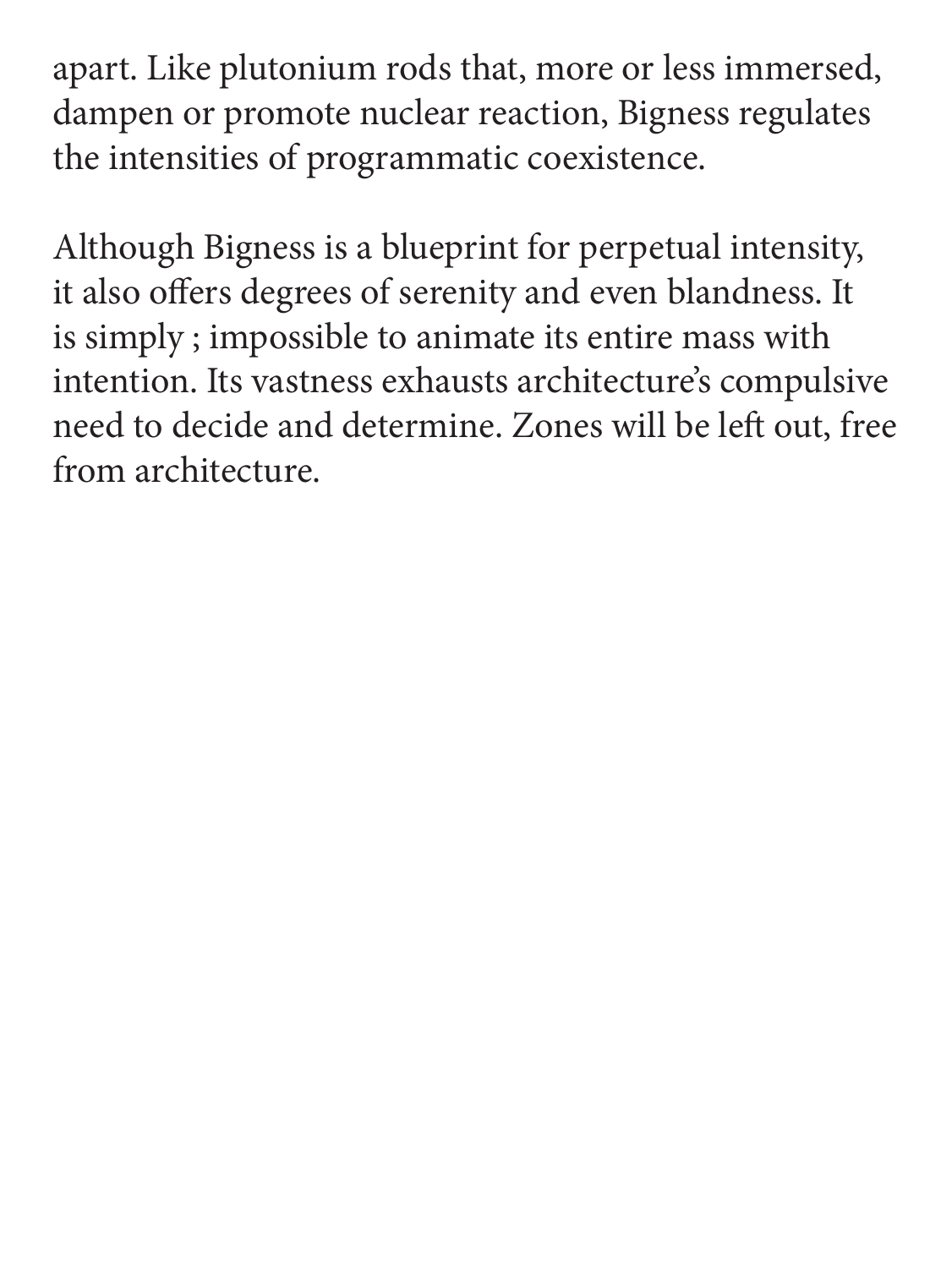#### **Team**

Bigness is where architecture becomes both most and least arehitectural: most because of the enormity of the object; least through the loss of autonomy -it beeomes instrument of other forces, it depends. Bigness is impersonal: the architect is no -longer condemned to stardom. Even as Bigness enters the stratosphere of architectural ambition-the pure chill of megalomania -it can be aehieved only at the price of giving up control, of transmogrification. It implies a web of umbilical cords to other disziplines whose performance is as critical as'the arehitect's: like mountain climbers tied together by lifesaving ropes, the makers of Bigness are a team (a word not mentioned in the last 40 years of architectural polemic).

Beyond signature, Bigness means surrender to technologies; to engineers, contractors, manufacturers; to politics; to others. It promises architecture a kind of post-heroic status-a realignment with neutrality.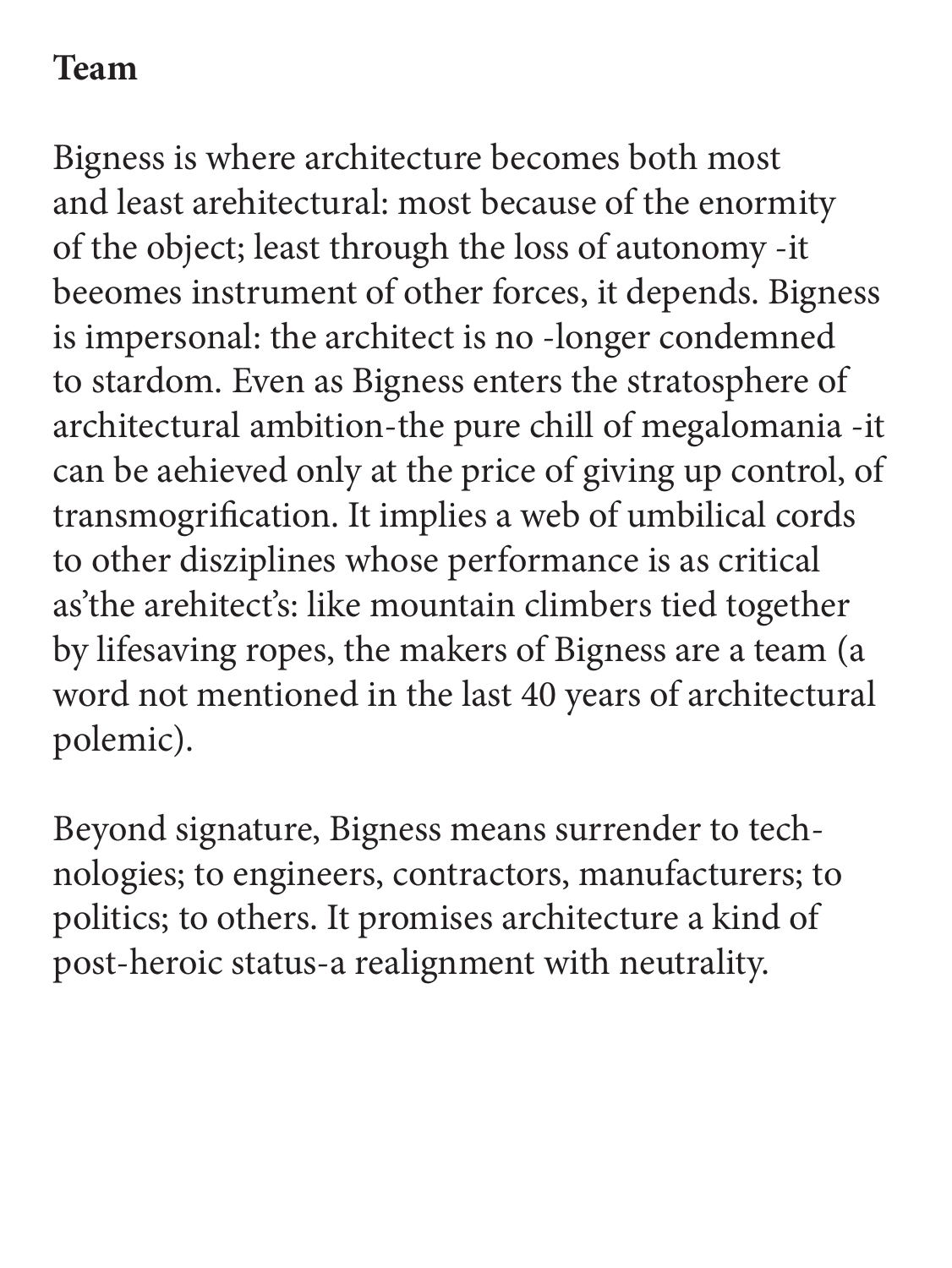#### **Bastion**

If Bigness transforms architecture, its accumulation generates a new kind of city. The exterior of the city is no longer a collective theater where "it" happens; there's no collective "it" left. The street has become residue, organizational device, mere segment of the continuous metropolitan plane where the remnants of the past face the equipments of the new in an uneasy standoff. Bigness can exist any where on that plane. Not only is Bigness incapable of establishing relationships with the classical city-at most, it coexists-but in the quantity and complexity of the facilities it offers, it is itself urban.

Bigness no longer needs the city: it competes with the city; it represents the city; it preempts the city; or better still, it is the city. If urbanism generates potential and architecture exploits it, Bigness enlists the generosity of urbanism against the meanness of architecture. Bigness = urbanism vs. architecture.

Bigness, through its very independence of context, is the one architecture that can survive, even exploit, the now-global condition of the tabula rasa: it does not take its inspiration from givens too often squeezed for the last drop of meaning; it gravitates opportunistically to loca-